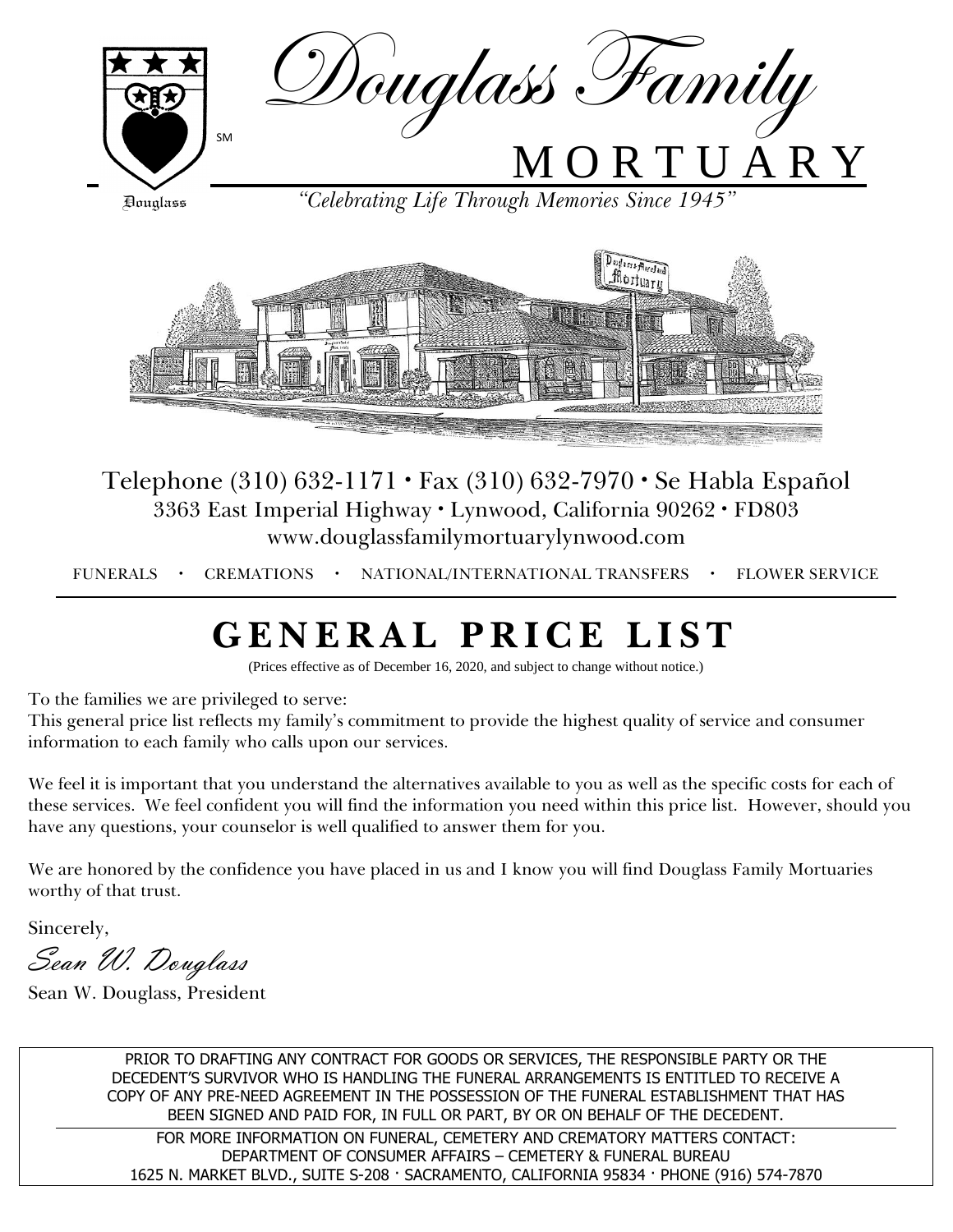$\partial$ Funeral (Service Packages

*A majority of families we serve tend to select funeral arrangements and services in keeping with the service options listed below. While you are free to arrange services on an itemized basis, the below service plans are designed to simplify the funeral arrangement process, and are offered on a cost-saving basis. As the options include various types of services, no credit for deletions or substitutions is possible. If you ask us to conduct more than one funeral service, additional charges may apply. Your funeral counselor welcomes your questions.*

Service Option "A" – Traditional Service  $$2,395.00$ 

- **BASIC SERVICES OF THE FUNERAL DIRECTOR AND STAFF**
- **TRANSFER OF REMAINS TO FUNERAL HOME (WITHIN 30 MILE RADIUS AND OR 1 HOUR)**
- **EMBALMING**
- **DRESSING, CASKETING & BASIC COSMETIC CARE OF THE DECEASED**
- **USE OF FACILITIES AND STAFF SERVICES FOR VIEWING AND/OR VISITATION (3 HOURS FROM 4PM -7 PM)**
- **STAFF SERVICES FOR FUNERAL CEREMONY AT AN OUTSIDE FACILITY** *OR* **IN OUR CHAPEL**
- **STAFF SERVICES FOR INTERMENT/COMMITTAL CEREMONY**
- **USE OF OUR FUNERAL COACH (WITHIN 30 MILE RADIUS)**

Total Itemized Price \$4,430.00 Total Package Savings \$2035.00

Service Option "B" – Traditional Service for Cremation \$2,295.00

- **BASIC SERVICES OF THE FUNERAL DIRECTOR AND STAFF**
- **TRANSFER OF REMAINS TO FUNERAL HOME (WITHIN 30 MILE RADIUS AND OR 1 HOUR)**
- **EMBALMING**
- **DRESSING, CASKETING & BASIC COSMETIC CARE OF THE DECEASED**
- **USE OF FACILITIES AND STAFF SERVICES FOR VIEWING AND/OR VISITATION (3 HOURS FROM 4PM -7PM)**
- **STAFF SERVICES FOR FUNERAL CEREMONY IN OUR CHAPEL**

| Total Itemized Price \$3,760.00                                                             | <b>Total Package Savings</b> | \$1,070.00 |
|---------------------------------------------------------------------------------------------|------------------------------|------------|
| Service Option "C" – Basic Service                                                          |                              | \$2,195.00 |
| BASIC SERVICES OF THE FUNERAL DIRECTOR AND STAFF<br>$\bullet$                               |                              |            |
| • TRANSFER OF REMAINS TO FUNERAL HOME (WITHIN 30 MILE RADIUS AND OR 1 HOUR)                 |                              |            |
| $\bullet$ EMBALMING                                                                         |                              |            |
| • DRESSING, CASKETING & BASIC COSMETIC CARE OF THE DECEASED                                 |                              |            |
| • USE OF FACILITIES AND STAFF SERVICES FOR VIEWING AND/OR VISITATION (3 HOURS FROM 4PM-7PM) |                              |            |
| • STAFF SERVICES FOR INTERMENT/COMMITTAL CEREMONY                                           |                              |            |
| • USE OF OUR UTILITY VEHICLE TO CEMETERY (WITHIN 30 MILE RADIUS, 3 HOUR LIMIT)              |                              |            |
| Total Itemized Price \$3,460.00                                                             | <b>Total Package Savings</b> | \$1,265.00 |

Priority Disposition (Visitation, Funeral Ceremony, Interment/Committal or Cremation) \$295.00

**Douglass Family Mortuaries require a minimum of three working days, to complete standard disposition requirements, with the time starting at release of remains to us, weekends/holidays excluded. A request for priority disposition will only be considered when Public Agencies and/or Medical Staff have fulfilled their obligation in completing necessary documentation.**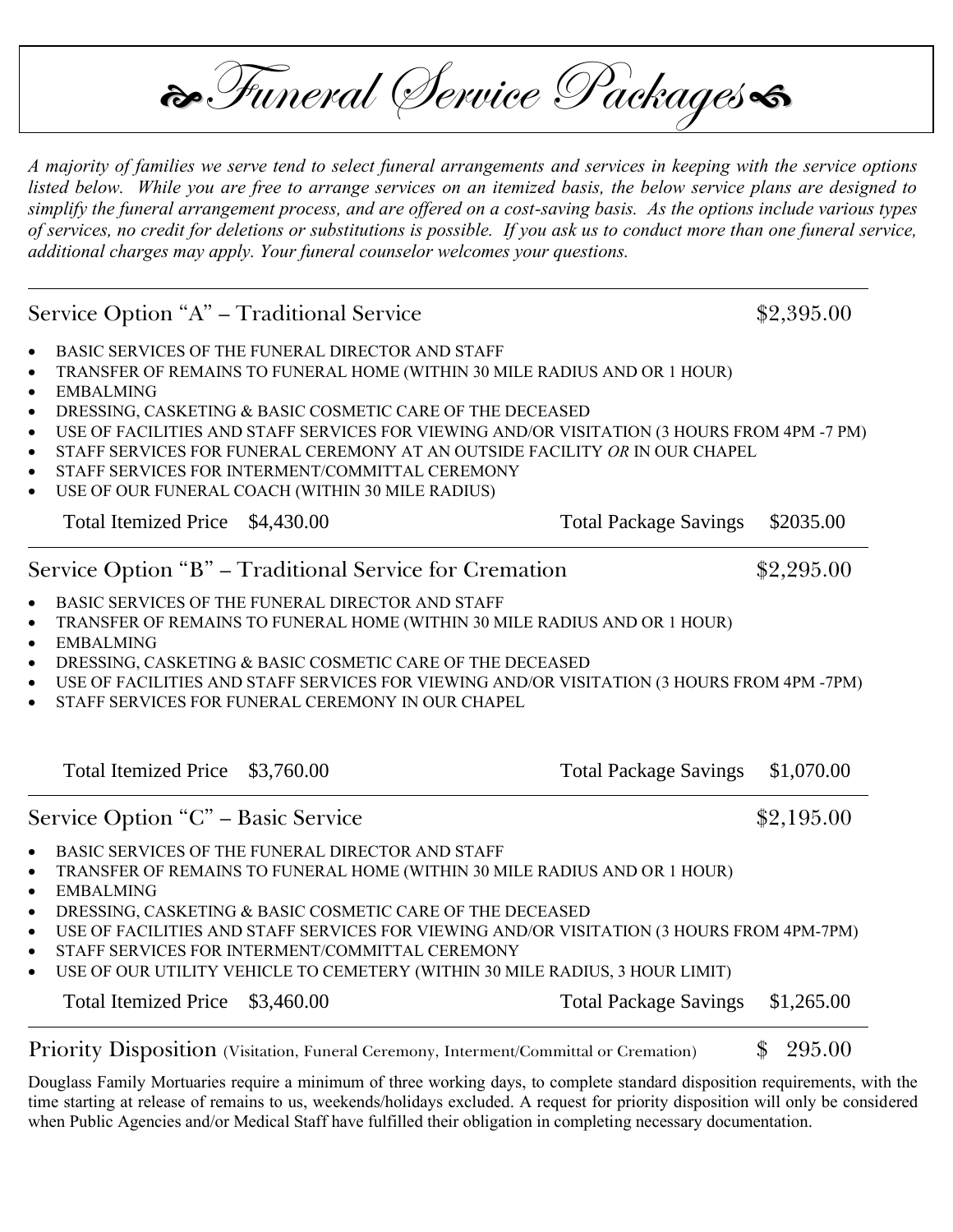These prices are effective as of JUNE 1, 2019, but are subject to change without notice. The goods and services shown below are those we can provide to our customers. You may choose only the items you desire. However, any funeral arrangements will include a charge for our basic services and overhead. If legal or other requirements mean you must buy any items you did not specifically ask for, we will explain the reason in writing on the statement we provide describing the funeral goods and services you selected.

## Basic Services of the Funeral Director and Staff  $\frac{\text{5995.00}}{\text{5995.00}}$

This fee is for our basic services and will be added to the total cost of the funeral arrangements you select. (This fee is already included in our charges for direct cremation, immediate burial, and forwarding or receiving remains). This fee includes the following: Personnel available 24 hours a day, 365 days a year to respond to initial call; Arrangement Conference; Coordinating service plans with cemetery, crematory, and/or other parties involved in the final disposition of the deceased; Clerical assistance in the completion of various forms and permits associated with a funeral; Also covers overhead, including facility maintenance, equipment and inventory costs, insurance, administration expenses, and government compliance

## Preparation of the Deceased

#### Embalming \$495.00

*Except in certain special cases, embalming is not required by law. However, embalming may be necessary if you select certain funeral arrangements, such as a funeral with viewing. If you do not want embalming, you usually have the right to choose an arrangement that does not require you to pay for it, such as direct cremation or immediate burial.*

| Autopsy or Tissue Procurement Repair (per procedure repair)                                                                   | From | \$295.00 |
|-------------------------------------------------------------------------------------------------------------------------------|------|----------|
| Other Preparation of the Deceased                                                                                             |      |          |
| Dressing, and casketing                                                                                                       |      | \$200.00 |
| Cosmetic care of embalmed remains                                                                                             | From | \$200.00 |
| Bathing, disinfecting and feature setting (eye/mouth closure) of unembalmed remains (required for visual identification) From |      | \$195.00 |
| Refrigeration (per 24 hour period)                                                                                            |      | \$95.00  |
| Restorative Art Fee (per hour)                                                                                                |      | \$95.00  |

## Use of Facilities and Staff Services

| Use of facilities and staff services for viewing and/or visitation (per hour between 9 am and 4 pm)<br>Our services include set-up of viewing area, display of floral arrangements, supervision and attendance during the viewing and/or visitation. |      | \$175.00 |
|------------------------------------------------------------------------------------------------------------------------------------------------------------------------------------------------------------------------------------------------------|------|----------|
| Use of facilities and staff services for visitation or funeral ceremony in our chapel<br>Our services include coordinating the funeral arrangements, supervision and staff to assist with the ceremony.                                              |      | \$475.00 |
| Staff services for funeral ceremony at an outside facility (Per Ceremony)<br>Our services include coordinating the funeral arrangements, supervision and staff to assist with the ceremony.                                                          |      | \$475.00 |
| Use of facilities and staff for memorial ceremony (without remains present) in our chapel<br>Our services include coordinating the memorial ceremony arrangements, supervision and staff to assist with the memorial ceremony.                       |      | \$475.00 |
| Staff services for memorial ceremony (without remains present) at an outside facility<br>Our services include coordinating the memorial ceremony arrangements, supervision and staff to assist with the memorial ceremony.                           |      | \$475.00 |
| Staff services for interment/committal ceremony<br>Our services include accompaniment of remains to cemetery, supervision and staff to assist with interment/committal ceremony.                                                                     |      | \$475.00 |
| Additional Visitation Hours (per hour, arranged in advance after 4 p.m.)                                                                                                                                                                             |      | \$175.00 |
| Additional charge for service held on Saturday, Sunday, or Holidays                                                                                                                                                                                  |      | \$350.00 |
| Security Deposit (refundable if mortuary facilities and grounds are undamaged)                                                                                                                                                                       |      | \$500.00 |
| Document Translation, and or Specialized Processing                                                                                                                                                                                                  | From | \$200.00 |
| Life Tributes Video Production (Includes Initial Copy of DVD)<br>15 to 35 Actual Photos on a Disc or USB Flash "Thumb" Drive to be provided 48 Hours before presentation time.                                                                       |      | \$95.00  |
| Insurance Assignment Processing Fee (Upon verification of approval of assignment to our mortuary) 15% of Contract Total                                                                                                                              |      |          |

### Automotive Equipment

| Transfer of Remains to Funeral Home (Single man within a 30 mile radius and or one hour)          |      | \$395.00 |
|---------------------------------------------------------------------------------------------------|------|----------|
| Additional Attendant Needed for Removal Per Man (residential, witness, and or difficult removals) |      | \$160.00 |
| Funeral Vehicle (eg: hearse (within a 30 mile radius (3 hour limit)                               |      | \$695.00 |
| Family Vehicle (eg: limousine (within a 30 mile radius (3 hour limit)                             | From | \$895.00 |
| Utility Vehicle (within a 30 mile radius (3 hour limit)                                           |      | \$200.00 |
| Flower Car (within a 30 mile radius (3 hour limit)                                                |      | \$200.00 |
| Additional Vehicle Usage Time (per hour)                                                          |      | \$125.00 |
| Additional Mileage (over 30, per loaded mile)                                                     |      | \$6.00   |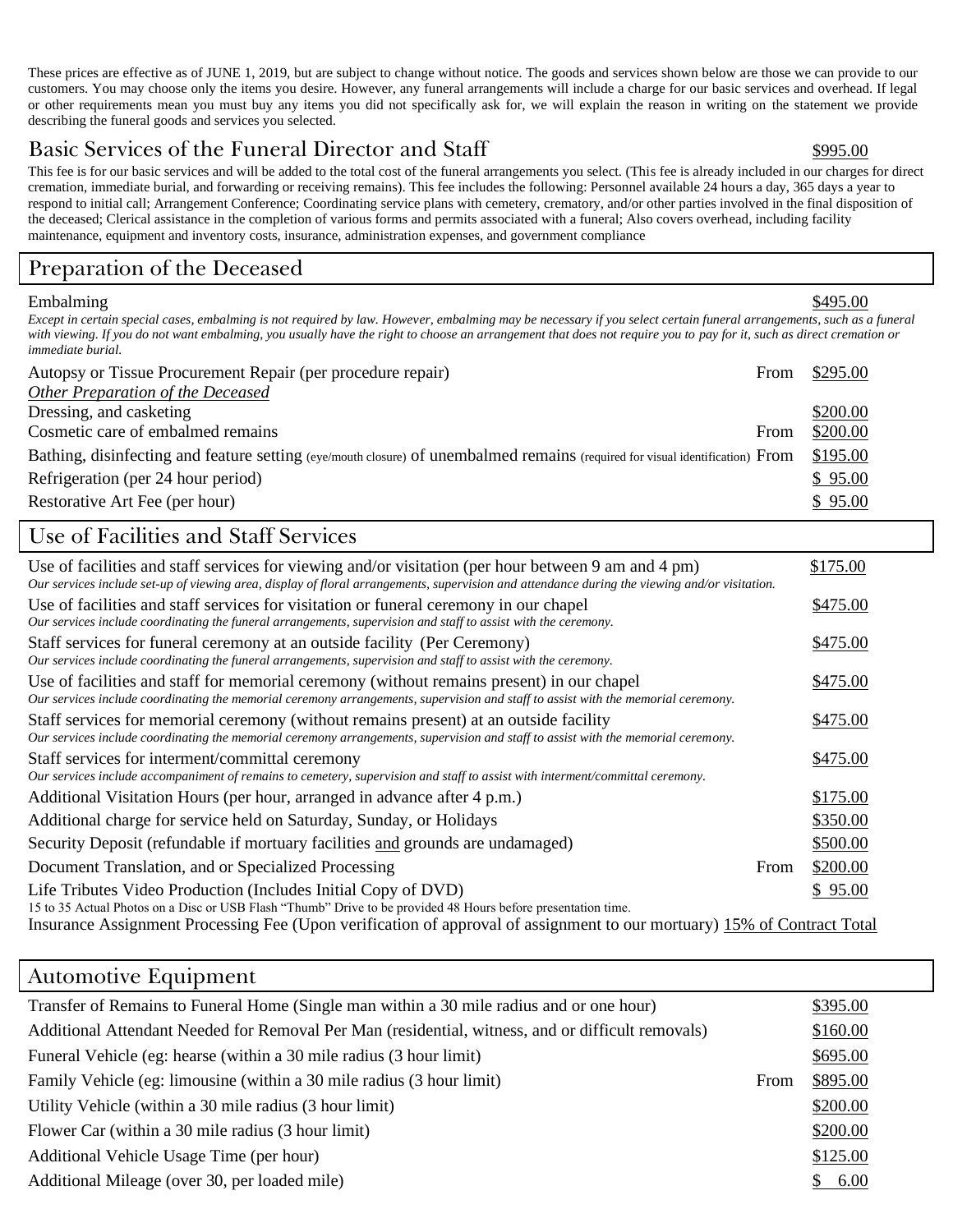## Funeral Merchandise or Related Services

| From \$6,795.00<br>Casket Price Ranges (a complete price list will be provided at the funeral home)                            | to     | \$1,350.00 |
|--------------------------------------------------------------------------------------------------------------------------------|--------|------------|
| Rental \$895.00<br>Ceremonial "Rental" Casket & Insert (Includes Pillow & Bedding)                                             | Insert | \$295.00   |
| <b>Alternative Container</b>                                                                                                   |        | \$100.00   |
| <b>Shipping Container Ranges</b>                                                                                               | From   | \$395.00   |
| Outer Burial Containers (a complete vault price list attached. Setting, Cemetery and Weekend Fees Additional) From \$15,095.00 | to     | \$495.00   |
| Memorial Registry Books (English or Spanish Edition)                                                                           | From   | \$55.00    |
| Service Folders (per 100, English or Spanish (standard text)                                                                   | From   | \$55.00    |
| Color Photo on Service Folders or Prayer Cards (per 100, English or Spanish)                                                   |        | \$125.00   |
| Catholic Prayer Cards (per 100, English or Spanish (standard text)                                                             | From   | \$55.00    |
| Memorial Bulletins/Obituaries (Per 100) (Family To Provide Necessary Obituary Information, Up To 3 Color Photos)               | From   | \$175.00   |
| Crucifixes (Silver Tone, Bronze Tone, Hardwood, Risen Christ, Praying Hands)                                                   | From   | \$20.00    |
| Casket Bearer Gloves (White Cloth, 6 Pairs)                                                                                    |        | \$20.00    |
| Rosary Beads                                                                                                                   | From   | \$15.00    |
| <b>Floral Arrangements</b>                                                                                                     | From   | \$50.00    |
| <b>Additional Life Tributes Disc/DVD</b>                                                                                       |        | \$15.00    |
| <b>Memorial Markers/Monuments</b>                                                                                              | From   | \$595.00   |

Cash Advance Items *(we charge for our services in obtaining all cash advance items)*

| Clergy Honorarium (Per Service)                                                                  | From | \$150.00 |
|--------------------------------------------------------------------------------------------------|------|----------|
| Catholic Church Honorarium (Vigil Service, Funeral Liturgy, Rite of Committal (varies by church) | From | \$450.00 |
| Musician Honorarium (Per Service)                                                                | From | \$100.00 |
| Certified Copies of the Death Certificate (per copy, adult)                                      |      | \$21.00  |
| Registrar Recorder/County Clerk (Certified Document Authentication (Varies by County))           | From | \$20.00  |
| Secretary of State/Apostille (Each Certified, Authenticated Document)                            |      | \$26.00  |
| Certified Copies of the Death Certificate (per copy, fetal)                                      |      | \$18.00  |
| Disposition Permit (California Recording Fee, Required)                                          |      | \$12.00  |
| Crematory Fee (Individual cremations under 250lbs.)                                              |      | \$325.00 |
| Additional Crematory Fee (Individual cremations over 250lbs.)                                    |      | \$195.00 |
| Additional Crematory Fee (Private, individual Witness Cremation up to 6 persons)                 |      | \$395.00 |
| Motorcycle Escorts (1 per every 8 -10 cars (2 minimum))                                          | Each | \$200.00 |
| Medical Examiner/Coroner (Cost Varies by County (Actual Cost))                                   |      |          |
| Airline/Airfreight Charges (Determined By Airline (Actual/Estimated Cost))                       |      |          |
| Receiving/Forwarding Funeral Home Charges (Actual/Estimated Cost)                                |      |          |
| Consulate Charges (Actual/Estimated Cost)                                                        |      |          |
|                                                                                                  |      |          |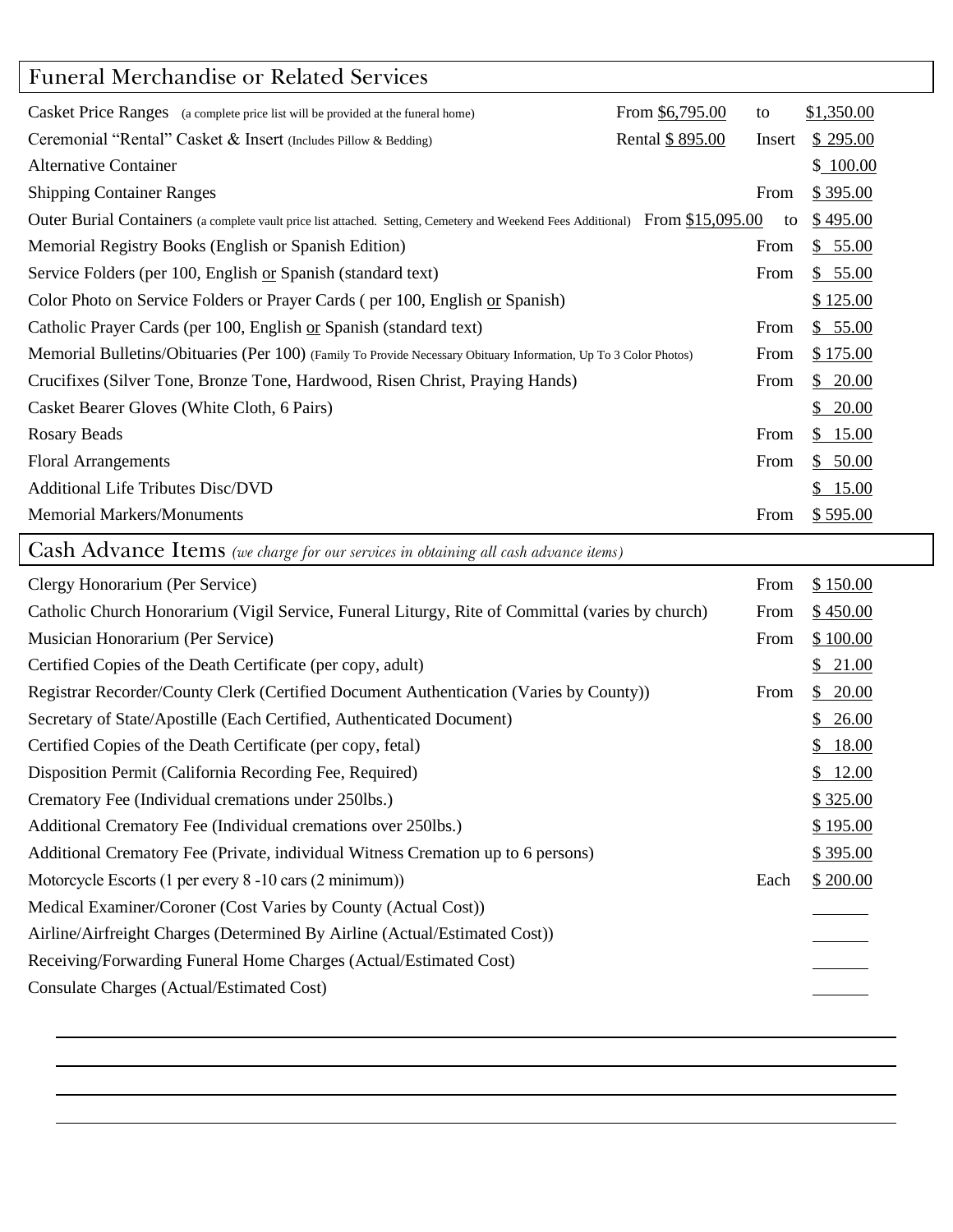### Forward/Receiving Remains

#### Forwarding Remains to Another Funeral Home  $$1,595.00$

This charge includes removal of remains within a 30 mile radius, basic service of staff, embalming, bathing and handling of remains, use of preparation room, and transportation to local airport or other place of shipment within a 30 mile radius (excluding shipping charges and shipping container). This charge does not include possible consulate charges, visitation, or ceremonies.

#### Receiving Remains form Another Funeral Home **\$1,295.00** \$1,295.00

This charge includes basic services of staff, transportation from local airport or other shipping destination within a 30 mile radius, and transportation of remains to cemetery or crematory within a 30 mile radius. This charge does not include visitation or ceremonies.

### Cremation Options Available From \$1010.00 to \$2195.00

**Our charge for direct cremation (without visitation or ceremonies) includes removal of remains within a 30 mile radius or one hour, refrigeration** and shelter of remains, basic services of staff, and transportation to the crematory. **This is a service fee.**

**Crematory charges will be added separate as a cash advance.** The cremation is unscheduled and unattended by family. If you want to arrange a direct cremation, you can use an alternative container. Alternative containers encase the body and can be made of materials like fiberboard or other composition materials (with or without an outside covering).

#### *Options*

| Direct cremation with container provided the by family                               | \$1,010.00 |
|--------------------------------------------------------------------------------------|------------|
| Direct cremation with alternative container (cardboard)                              | \$1,010.00 |
| Cremation with a requested date by the family for cremation delivery or disposition  | \$1,595.00 |
| Cremation with Witnesses Present (includes cost incurred by the crematory)           | \$1,895.00 |
| Cremation with Interment/Committal Services                                          | \$1,585.00 |
| Cremation with Memorial Service (includes: attendant, use of chapel, recorded music) | \$1,585.00 |
|                                                                                      | 0.10500    |

Cremation with deceased present for viewing / service  $$2,195.00$ (This charge includes embalming and other necessary preparation of the deceased; Use of the facilities and staff for visitation & viewing; Use of facilities and staff for funeral service. MERCHANDISE ADDITIONAL (Selected Casket, or use of Rental Casket \$395.00 + Insert \$295.00  $(taxable) = TOTAL $690.00$ 

| <b>Fees for Placement of Cremated Remains</b>                                                  |      |          |
|------------------------------------------------------------------------------------------------|------|----------|
| At Sea (unwitnessed/unscheduled)                                                               |      | \$100.00 |
| At Sea - Witnessed (up to 6 people)                                                            | From | \$595.00 |
| Delivery of cremated remains within 30 miles                                                   |      | \$100.00 |
| Shipment Via Registered Mail (within the U.S.)                                                 |      | 75.00    |
| Shipment Via Scheduled Airline (plus airfare, includes delivery to LAX or Long Beach Airports) |      | \$195.00 |

### Immediate Burial Options Available From \$1295.00 to \$1995.00

Our charges for immediate burial (without any rites or ceremonies at the funeral home, graveside/interment site, or elsewhere) includes basic services of staff, transfer of remains to the funeral home (**30 mile radius or one hour)**, refrigeration of remains, and transportation to cemetery with a 30 mile radius.

#### *Options*

| Immediate burial with casket (plus cost of casket)                                | \$1,295.00 |
|-----------------------------------------------------------------------------------|------------|
| Immediate burial with container provided by purchaser                             | \$1,595.00 |
| Immediate burial with minimum cloth covered casket                                | \$1,995.00 |
| Immediate burial with casket (plus cost of casket) and Memorial Service Following | \$1,770.00 |
| Mortuary charge for scheduled and/or witnessed interment                          | \$475.00   |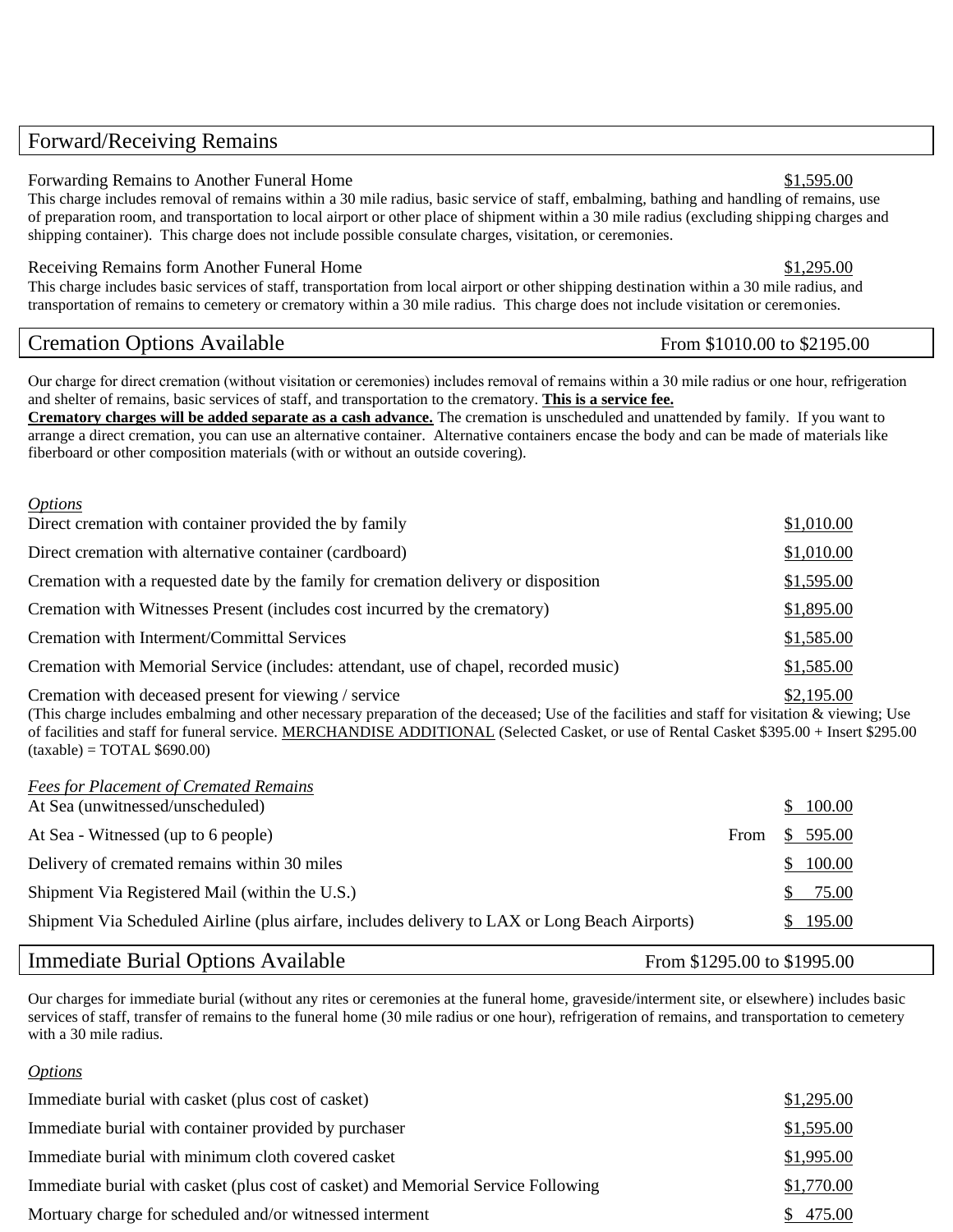$\bigcirc$ Infant | Child Services

#### Funeral Services Options Available

Our charges for infant / child services include: Basic services of the Funeral Director and staff; Transporting the remains within a 30 mile radius to the Funeral Home; Embalming and other necessary preparation of the deceased; Preparation of the Death Certificate and other necessary state and local documents; Use of the facilities and staff for viewing/visitation for 2 hours; Use of the equipment and staff for the graveside services. And use of the utility vehicle (van).

| <i><u><b>Options</b></u></i>               |            |
|--------------------------------------------|------------|
| Premature to 7 years (plus cost of casket) | \$995.00   |
|                                            |            |
| 8 years to 12 years (plus cost of casket)  | \$1,595.00 |
|                                            |            |

## Cremation Options Available From \$295.00 to \$595.00

Our charge for direct cremation (without visitation or ceremonies) includes removal of remains within a 30 mile radius or 1 hour, refrigeration and shelter of remains, basic services of staff, and transportation to the crematory. The cremation is unscheduled and unattended by family. If you want to arrange a direct cremation, you can use an alternative container. Alternative containers encase the body and can be made of materials like fiberboard or other composition materials (with or without an outside covering).

| <i>Options</i>                                                                         |          |
|----------------------------------------------------------------------------------------|----------|
| Premature with container provided by family or alternative container                   | \$295.00 |
| 1 to 12 years with container provided by family or alternative container               | \$595.00 |
| Requested date by the family for cremation / delivery / disposition                    | \$195.00 |
| Witnessing insertion of encased remains into Cremation Chamber                         | \$275.00 |
| Interment Site Services (within a 30 mile radius)                                      | \$395.00 |
| Memorial Service (in our chapel includes attendant, use of chapel, and recorded music) | \$475.00 |
|                                                                                        |          |

### Immediate Burial Options Available From \$595.00 to \$895.00

These charges include the basic services of the Funeral Director and staff; Transporting the remains within a 30 mile radius or 1 hour to the Funeral Home; preparation of the Death Certificate and other necessary state and local documents; Use of the equipment and staff for transportation to a local cemetery. (Interment to be private and without attendees)

| <i><b>Options</b></i>                                                                       |          |
|---------------------------------------------------------------------------------------------|----------|
| Premature to 2 years (plus cost of casket)                                                  | \$595.00 |
| 3 years to 12 years (plus cost of casket)                                                   | \$895.00 |
| Memorial Service (in our chapel includes attendant, use of chapel, and recorded music)      | \$475.00 |
| Mortuary charge for scheduled and/or witnessed interment (without visitation or ceremonies) | \$475.00 |
|                                                                                             |          |

#### Forward/Receiving Remains

*Options*

#### Forwarding Remains to Another Funeral Home  $$1,595.00$

This charge includes removal of remains within a 30 mile radius, basic service of staff, embalming, bathing and handling of remains, use of preparation room, and transportation to local airport or other place of shipment within a 30 mile radius (excluding shipping charges and shipping container). This charge does not include possible consulate charges, visitation, or ceremonies.

#### Receiving Remains from Another Funeral Home  $$1295.00$

This charge includes basic services of staff, transportation from local airport or other shipping destination within a 30 mile or 1 hour radius, and transportation of remains to cemetery or crematory within a 30 mile radius. This charge does not include visitation or ceremonies.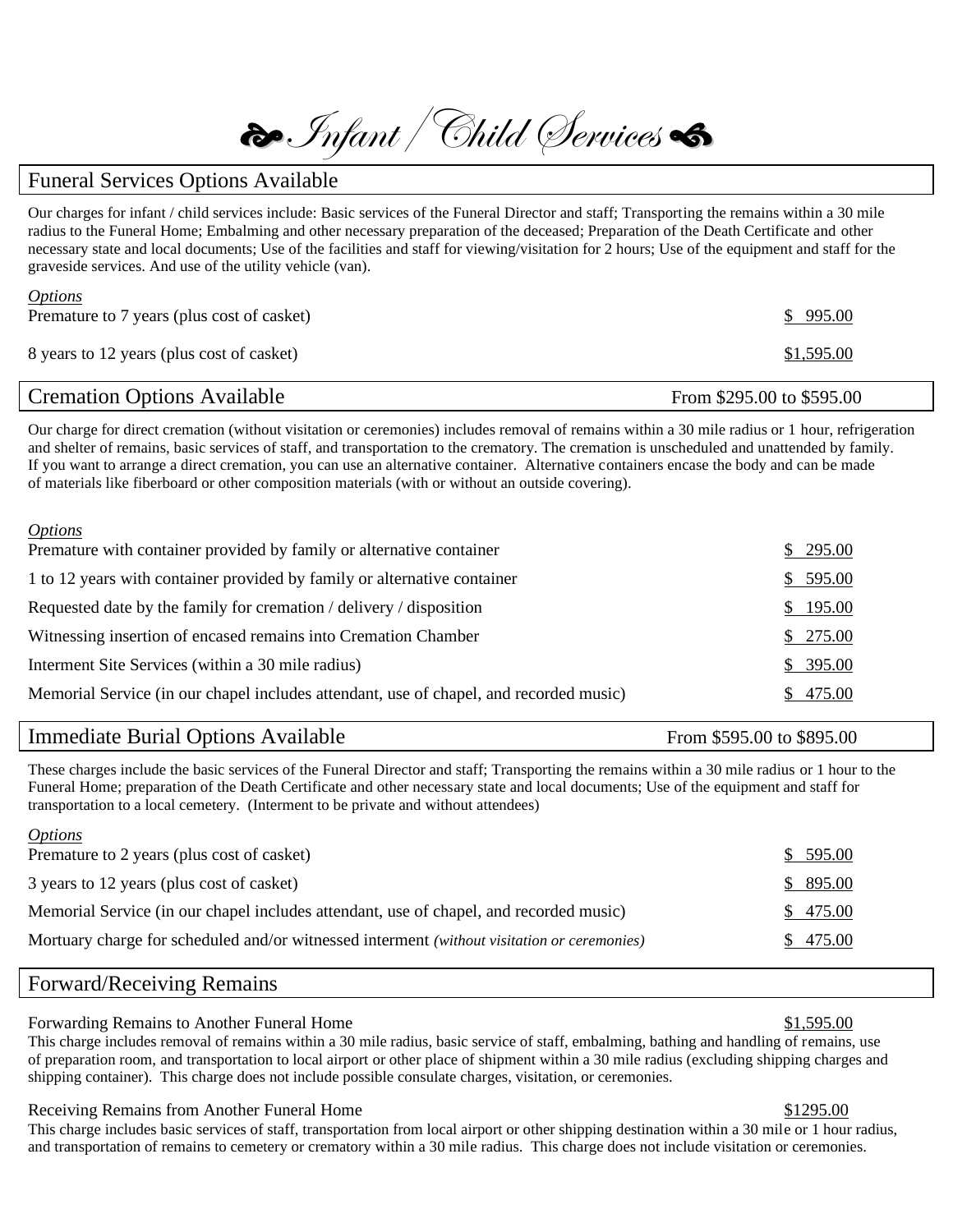*"There Is No Evidence That Any Casket Represented As Having Protective Features, Which May Include A Gasket, Will Preserve Human Remains"*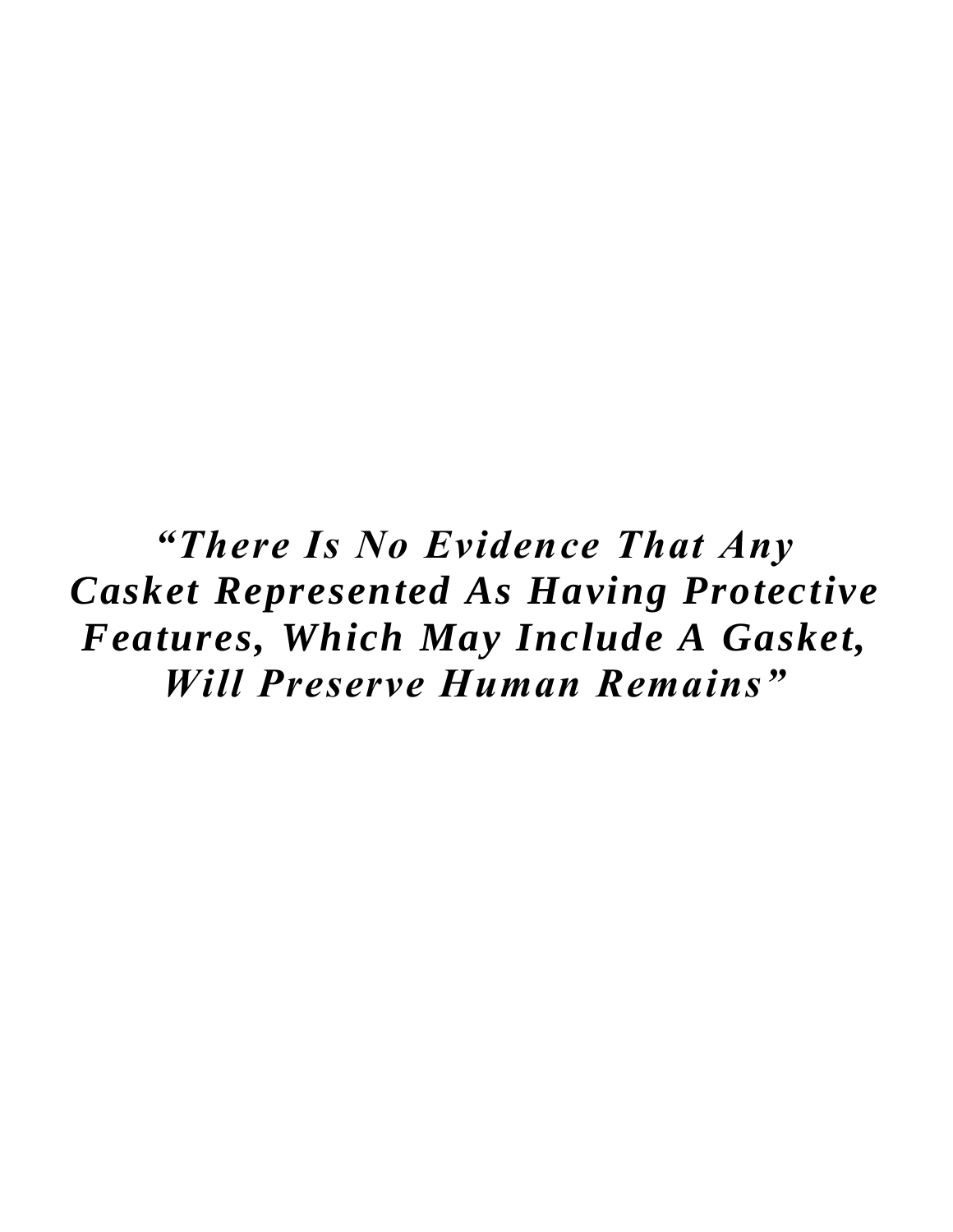

Telephone (310) 632-1171 · Fax (310) 632-7970 · Se Habla Español 3363 East Imperial Highway · Lynwood, California 90262 · FD803 www.douglassfamilymortuarylynwood.com

# **C A S K E T P R I C E L I S T**

(Prices effective as of NOVEMBER 18, 2019, and subject to change without notice.)

*" T H E R E I S N O E V I D E N C E T H A T A N Y C A S K E T R E P R E S E N T E D A S H A V I N G P R O T E C T I V E F E A T U R E S , W H I C H M A Y I N C L U D E A G A S K E T , W I L L P R E S E R V E H U M A N R E M A I N S "*

This facility makes no representations or warranties about the protective value of certain caskets or outer burial containers other than those made by the manufacturer. The only warranties, expressed or implied, granted in connection with goods sold with this funeral service are the written warranties, if any, extended by the manufactures thereof. No other warranties and, specifically, no warranties of merchantability and fitness for a particular purpose are extended by the seller.

These are the caskets that according to section 1258.1(e) that are regularly offered for sale. Although you may find caskets represented photographically or physically within our facility that are not on this list, those caskets are strictly special order and not regularly offered for sale and are therefore excluded from the 1258.1(e) requirements. We can give you a price for those caskets, if so desired based on our pricing structure of similar models.

If there is a conflict of pricing between the Casket Price List and the price indicated on the casket or picture, the lower of the two prices is what you will be charged.

*\*Every effort has been made to accurately represent the caskets in these photos, however the actual product may vary slightly in finish and design.*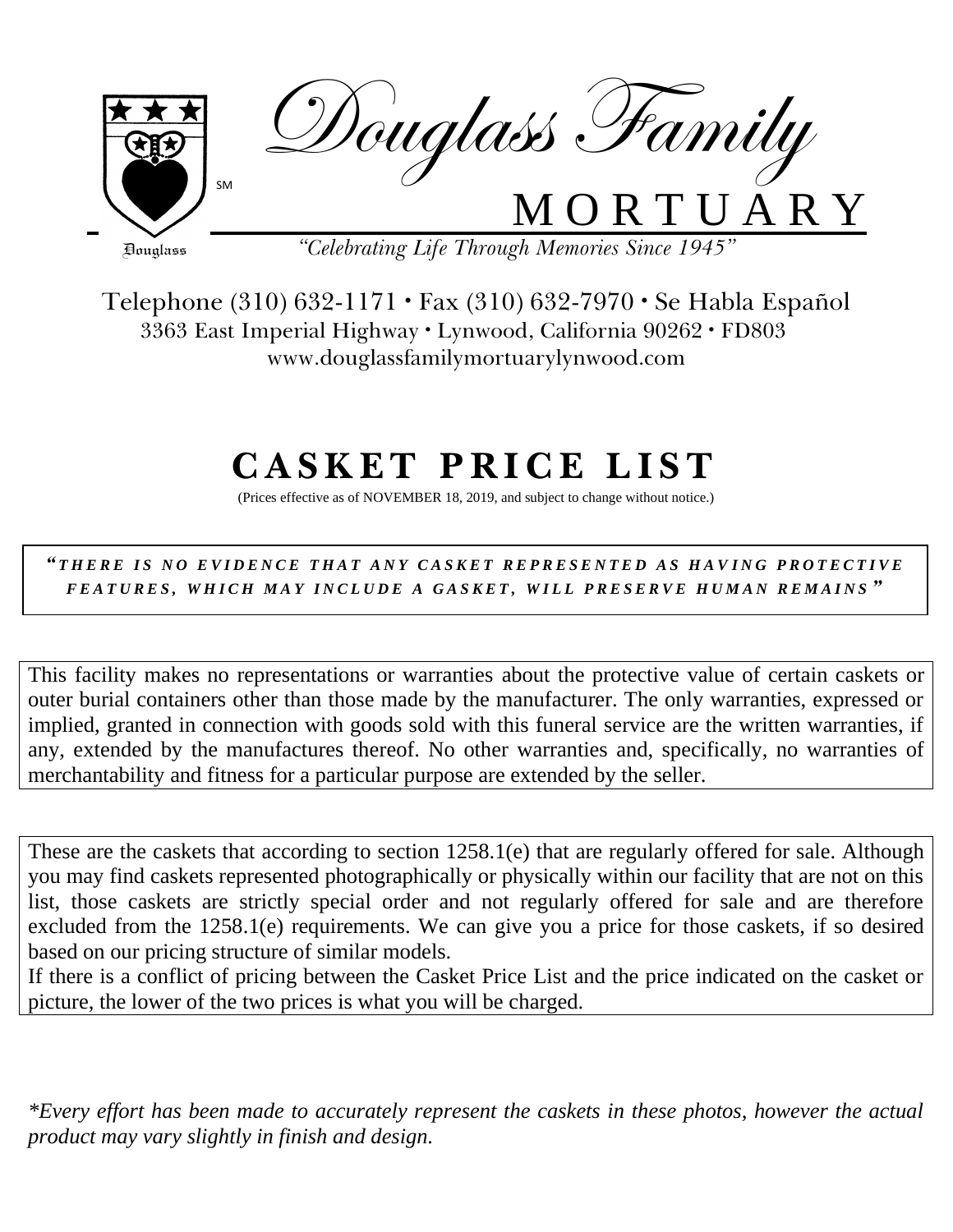## **SOLID COPPER - 32 OUNCE**

*CASKET NAME - CONSTRUCTION MATERIAL, EXTERIOR FINISH, INTERIOR COLOR AND MATERIAL, CASKET PRICE*



2308 PRINCETON - SOLID COPPER, LIGHT BRUSHED COPPER FINISH, CHAMPAGNE VELVET INTERIOR \$6,795.00

## **SOLID HARDWOOD SELECTIONS**

*CASKET NAME - CONSTRUCTION MATERIAL, EXTERIOR FINISH, INTERIOR COLOR AND MATERIAL, CASKET PRICE*



KINROSS - SOLID MAPLE, DARK POLISHED SYCAMORE FINISH, ALMOND VELVET INTERIOR \$4,695.00



PROVINCIAL POPLAR - SOLID POPLAR, DARK STAIN POPLAR FINISH, ROSETAN CREPE INTERIOR \$3,895.00



MONTGOMERY - SOLID ASH, MEDIUM STAIN ASH FINISH, ALMOND VELVET INTERIOR \$3,895.00



PIETA - HARDWOOD POPLAR, POLISHED DARK STAIN WALNUT FINISH, ROSETAN CREPE INTERIOR \$3,695.00



ENDICOTT - POPLAR VENEER, DARK STAIN POPLAR, ROSETONE CREPE INTERIOR \$2,295.00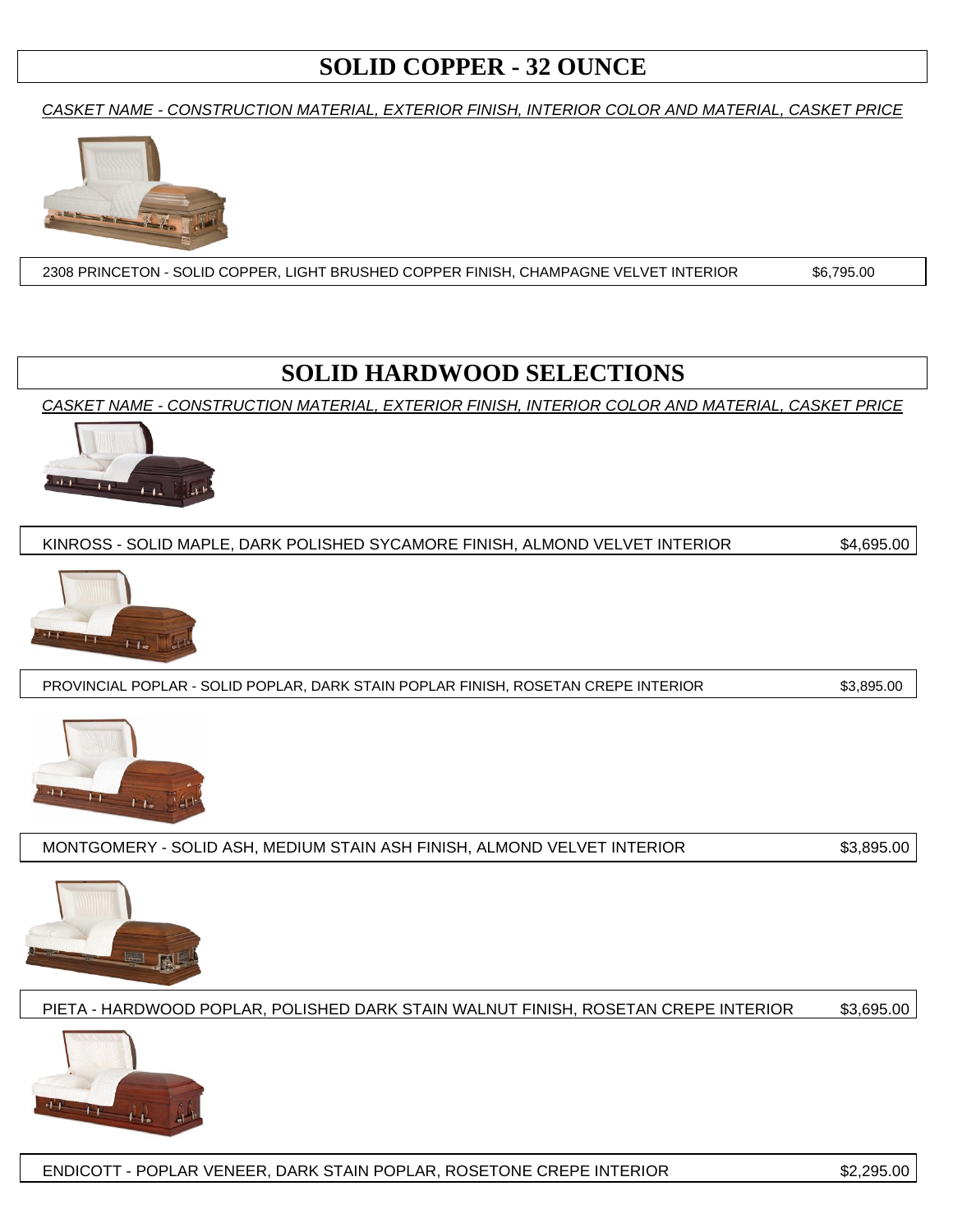## **SOLID HARDWOOD SELECTIONS**

*CASKET NAME - CONSTRUCTION MATERIAL, EXTERIOR FINISH, INTERIOR COLOR AND MATERIAL, CASKET PRICE*



WILTON - SOLID POPLAR, DARK STAIN POPLAR, ROSETAN CREPE INTERIOR \$2,995.00



GLASTON POPLAR VENEER- POPLAR VENEER, MEDIUM SATIN FINISH, ROSETAN CREPE INTERIOR \$2,195.00



ONEIDA VENEER- POPLAR, DARK SATIN FINISH, ROSETAN CREPE INTERIOR \$1,995.00

## **18 GAUGE STEEL SELECTIONS**



PURITAN - 18 GAUGE STEEL GASKET, BRUSHED STEEL SHADED BEIGE, ROSETAN CREPE INTERIOR \$3,895.00



WILTON BULTER - 18 GAUGE STEEL GASKET, SILVER FINISH, WHITE CREPE INTERIOR \$2,995.00

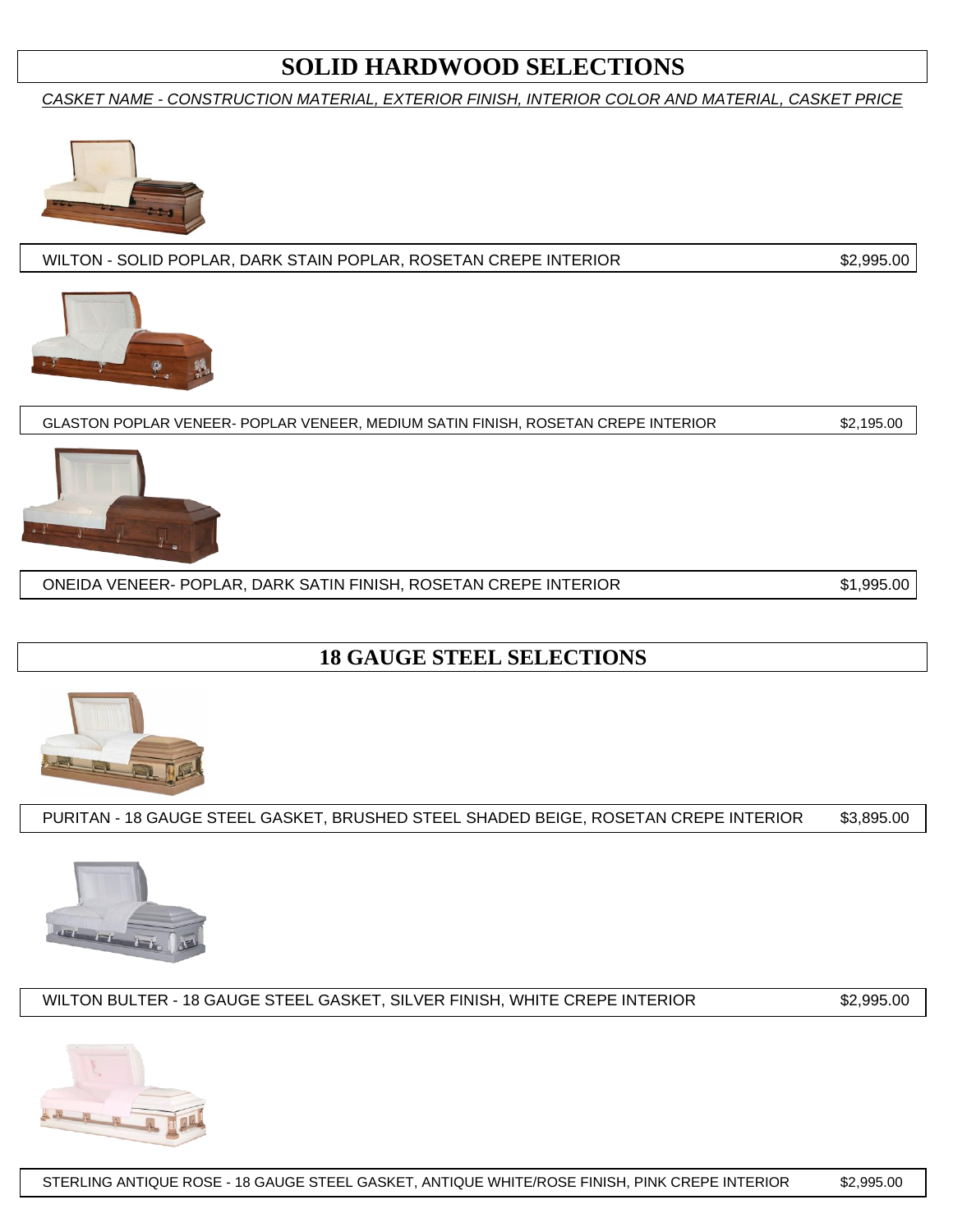### **20 GAUGE STEEL SELECTIONS**

*CASKET NAME - CONSTRUCTION MATERIAL, EXTERIOR FINISH, INTERIOR COLOR AND MATERIAL, CASKET PRICE*



#### ANGEL MERCURY - 20 GAUGE STEEL GASKET, WHITE/GOLD, WHITE CREPE INTERIOR \$2,095.00



SEACLIFF GOING HOME - 20 GAUGE STEEL GASKET, BLUE/SILVER FINISH, BLUE CREPE INTERIOR \$2,195.00



CHAMPION ORCHID - 20 GAUGE STEEL GASKET, ORCHID SHADED SILVER, PINK CREPE INTERIOR \$2,195.00



CHANDLER GOLDTONE- 20 GAUGE STEEL, GOLD SHADED VENETIAN BRONZE FINISH, MOSELLE CREPE INTERIOR \$1,850.00



SENTRY COPPER - 20 GAUGE STEEL, COPPER, ROSETONE CREPE INTERIOR \$1,650.00



BARON/85 - 20 GAUGE STEEL, SILVER FINISH, WHITE CREPE INTERIOR  $$1,350.00$ 

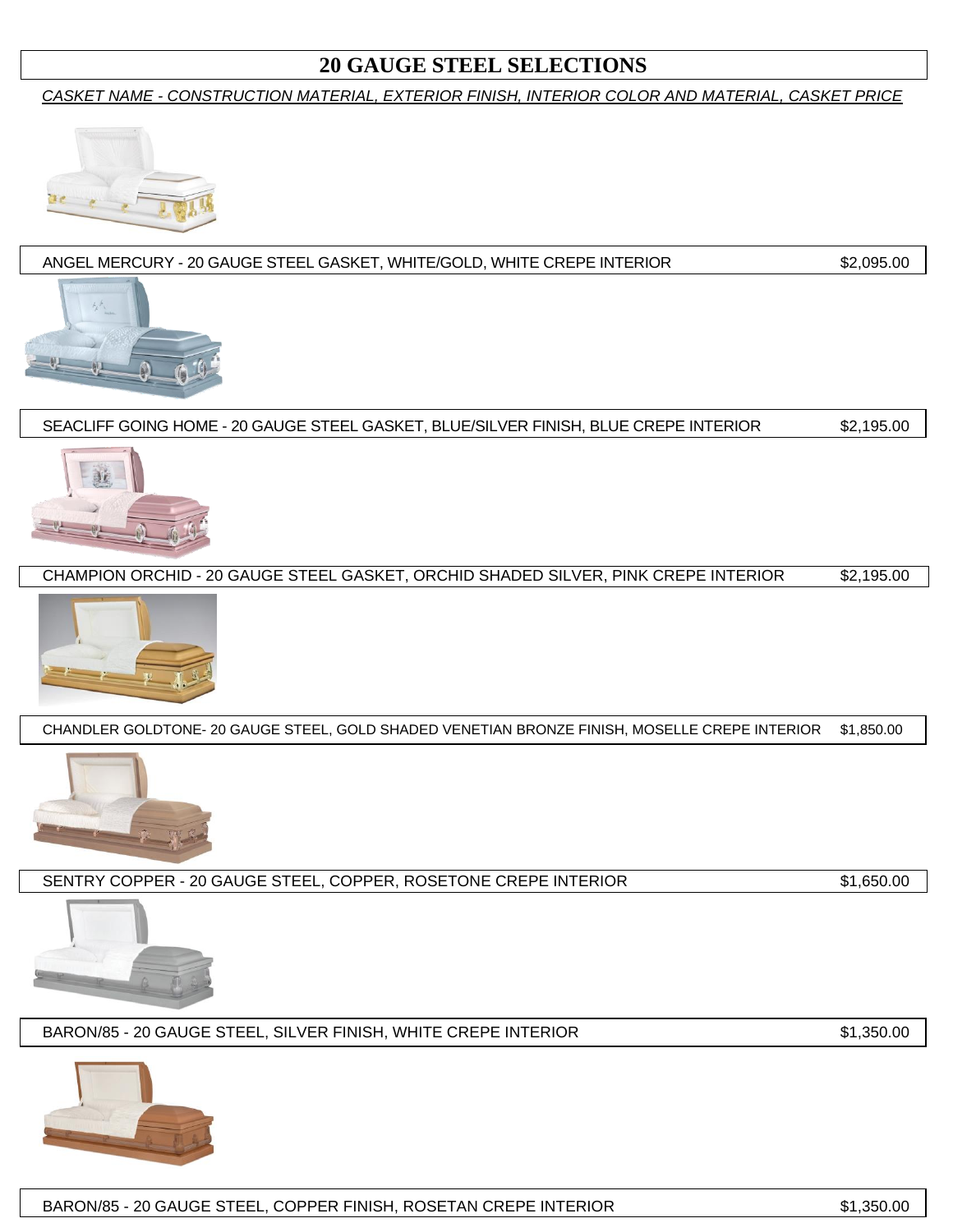## **20 GAUGE STEEL SELECTIONS**

*CASKET NAME - CONSTRUCTION MATERIAL, EXTERIOR FINISH, INTERIOR COLOR AND MATERIAL, CASKET PRICE*



#### BARON/85 - 20 GAUGE STEEL, WHITE FINISH, PINK CREPE INTERIOR \$1,350.00



### BARON/85 - 20 GAUGE STEEL, BLUE FINISH, BLUE CREPE INTERIOR \$1,350.00

| <b>Ceremonial (Rental) Casket</b>        |                 |                        |                        |                   |  |  |
|------------------------------------------|-----------------|------------------------|------------------------|-------------------|--|--|
| <b>UNIT DESIGNATION</b>                  | <b>MATERIAL</b> | <b>EXTERIOR FINISH</b> | <b>INTERIOR FINISH</b> | <b>UNIT PRICE</b> |  |  |
|                                          |                 |                        |                        |                   |  |  |
| Norwood (Outer Shell Rental)             | Solid Oak       | Medium - Oak           | Rosetan Crepe          | \$895             |  |  |
| Ceremonial Insert (Crematable) Cardboard |                 | Medium Cardboard       | Rosetan Crepe          | \$295             |  |  |

| <b>Alternative Container Selections</b> |                 |                        |                        |                   |  |  |  |
|-----------------------------------------|-----------------|------------------------|------------------------|-------------------|--|--|--|
| <b>UNIT DESIGNATION</b>                 | <b>MATERIAL</b> | <b>EXTERIOR FINISH</b> | <b>INTERIOR FINISH</b> | <b>UNIT PRICE</b> |  |  |  |
|                                         |                 |                        |                        |                   |  |  |  |
| Cardboard (Adult)                       | Cardboard       | Medium Cardboard       | None                   | \$100             |  |  |  |
|                                         |                 |                        |                        |                   |  |  |  |

| <b>Child/Infant Casket Selections</b>                                                                                                                                                                                          |                 |                        |                        |                   |  |  |  |  |
|--------------------------------------------------------------------------------------------------------------------------------------------------------------------------------------------------------------------------------|-----------------|------------------------|------------------------|-------------------|--|--|--|--|
| <b>UNIT DESIGNATION</b>                                                                                                                                                                                                        | <b>MATERIAL</b> | <b>EXTERIOR FINISH</b> | <b>INTERIOR FINISH</b> | <b>UNIT PRICE</b> |  |  |  |  |
| and the first state of the local division in the local division in the local division in the local division in the local division in the local division in the local division in the local division in the local division in t |                 |                        |                        |                   |  |  |  |  |
| Youth (4'6")                                                                                                                                                                                                                   | 20 Gauge Steel  | White Shaded Gold      | <b>Oyster Crepe</b>    | \$1095            |  |  |  |  |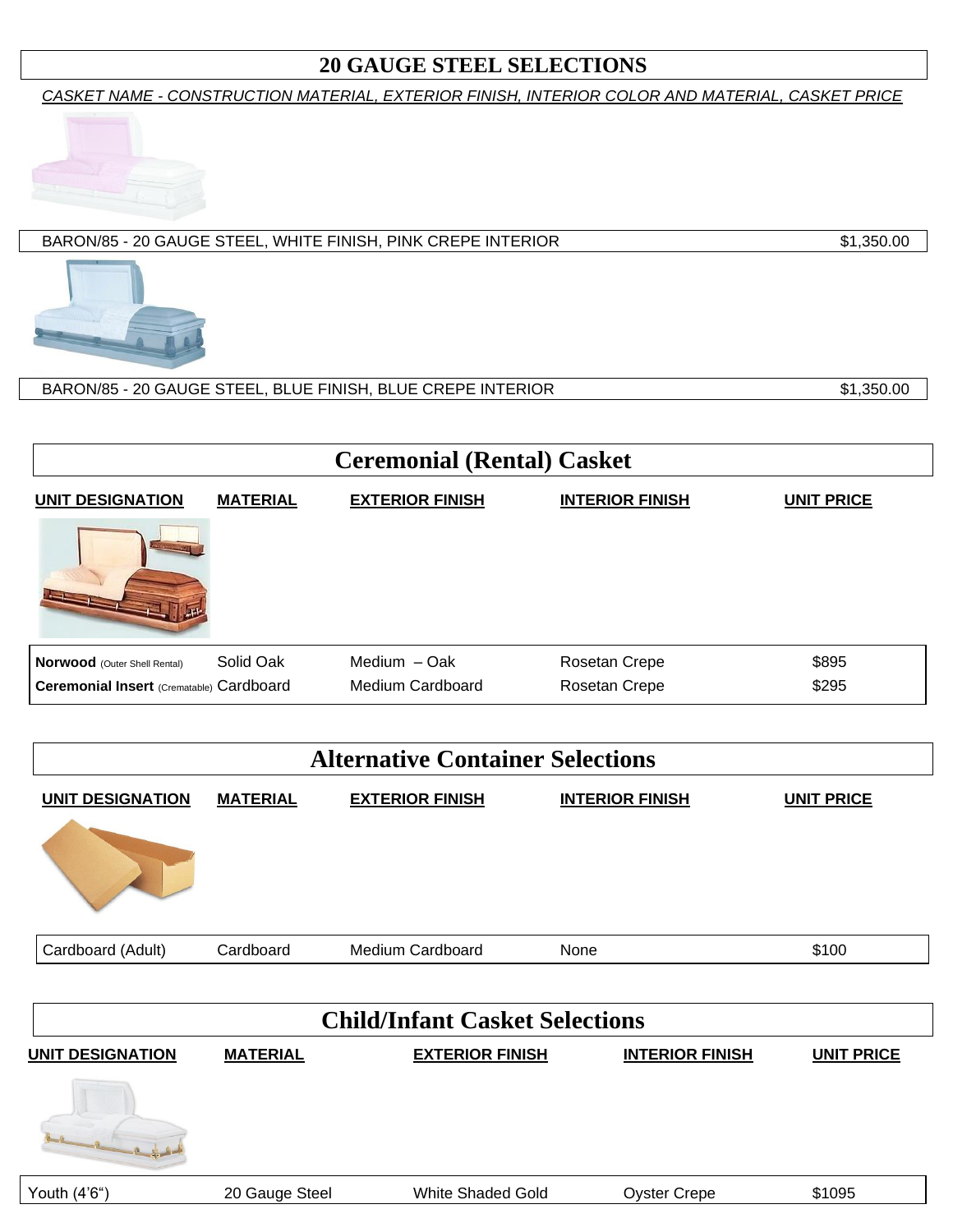

## Telephone (310) 632-1171 · Fax (310) 632-7970 · Se Habla Español 3363 East Imperial Highway · Lynwood, California 90262 · FD803 www.douglassfamilymortuary.com

# **OUTER BURIAL CONTAINER PRICE LIST**

(Prices effective as of September 6, 2017, and subject to change without notice.)

#### **Outer Burial Containers Range from \$15,095.00 to \$495.00**

This facility makes no representations or warranties about the protective value of certain caskets or outer burial containers other than those This factury makes no representations of warranties about the protective value of certain caskets of outer burial containers other than those made by the manufacturer. The only warranties, expressed or implied, granted in written warranties, if any, extended by the manufactures thereof. No other warranties and specifically, no warranties of merchantability and fitness for a particular purpose are extended by the seller.

#### **THE PREMIUM BRONZE**



The premium Bronze Burial Vault; Concrete core triple reinforced with bronze, a high impact ABS Trilon thermoplastic interior and an ABS Marbelon encased plastic exterior; Brilliant, shimmering cover finished with 99lbs. of 34oz. non rusting bronze; Elegant contemporary design with solid die-cast handles and personalized bronze nameplate; Brass Memorialization Plus Capsule for enhanced personalization and identification **\$15,095.00**

**BRONZE TRIUNE**



Finest double reinforced burial vault, with bronze and high impact ABS Trilon thermoplastic; Lustrous bronze carapace and accent bars; Brass Memorialization Plus capsule, special emblems and customized nameplate for enhanced personalization (emblems available: Cross, Crucifix, Wreath, Star of David or Chinese Long Life)

**COPPER TRIUNE**

**\$3,495.00**



Mid-line double reinforced burial vault, with copper and high-impact ABS Trilon thermoplastic reinforced cover and base; Rich copper beauty; Brass Memorialization Plus capsule, special emblems and customized nameplate for enhanced personalization (emblems available: Cross, Crucifix, Wreath, Star of David or Chinese Long Life)